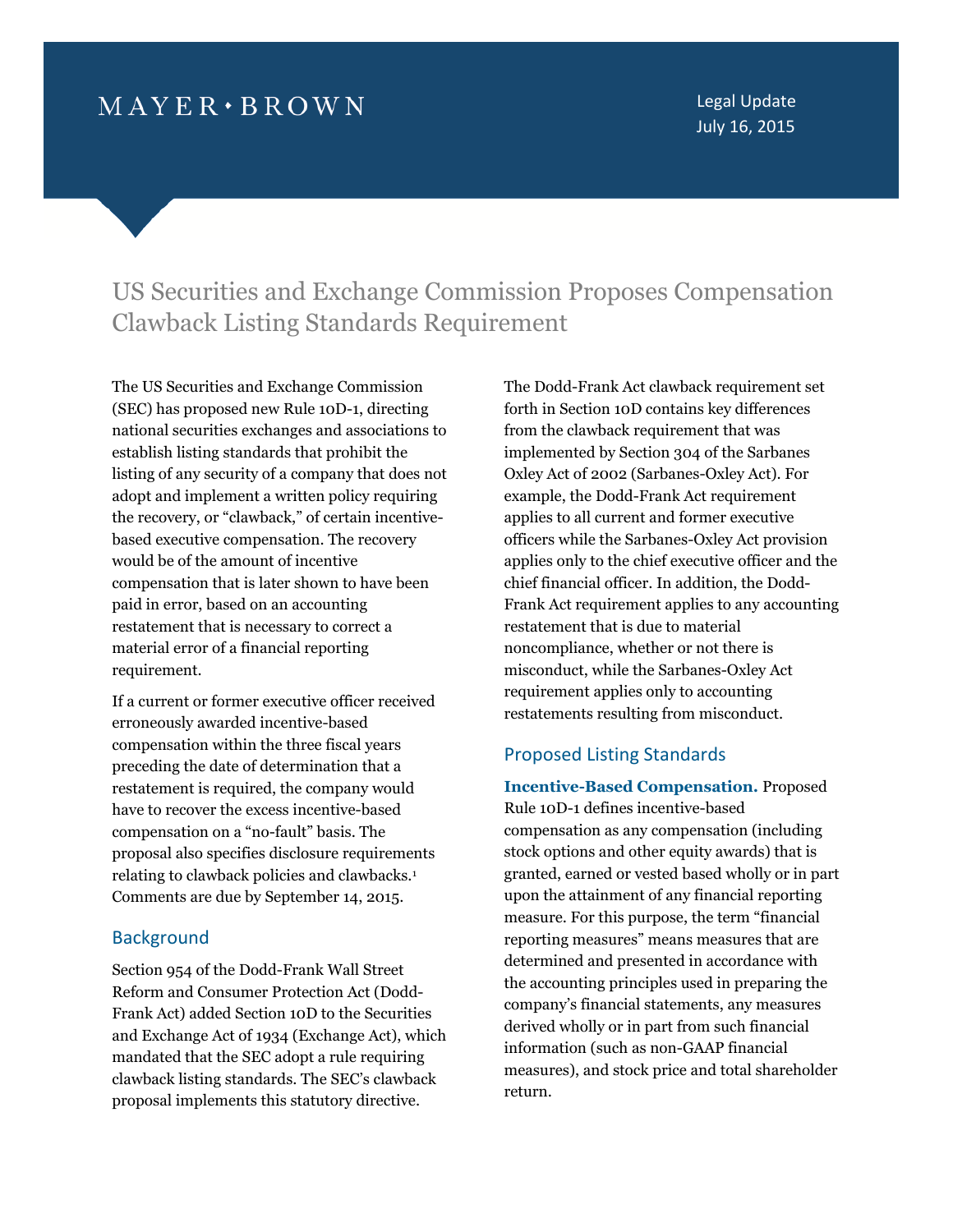The proposing release offers several examples of compensation that would, and would not, constitute incentive-based compensation. The following are non-exclusive examples of compensation that would constitute incentivebased compensation:

- Non-equity incentive plan awards that are earned based wholly or in part on satisfying a financial reporting measure performance goal;
- Bonuses paid from a "bonus pool," the size of which is determined based wholly or in part on satisfying a financial reporting measure performance goal;
- Restricted stock, restricted stock units, performance share units, stock options and stock appreciation rights (SARs) that are granted or become vested based wholly or in part on satisfying a financial reporting measure performance goal; and
- Proceeds received upon the sale of shares acquired through an incentive plan that were granted or vested based wholly or in part on satisfying a financial reporting measure performance goal.

The proposing release identifies the following non-exclusive examples of compensation that would not constitute incentive-based compensation:

- Salaries:
- Discretionary compensation, if it is not as part of a bonus pool that is based wholly or in part on a financial reporting measure performance goal;
- Bonuses based on subjective standards and/or completion of a specified period of employment;
- Non-equity incentive plan awards earned solely upon satisfying strategic or operational measures; and
- Equity awards where the grant is not contingent upon achieving any financial reporting measure performance goal and

where vesting is contingent solely upon completion of a specified employment period and/or attaining non-financial reporting measures.

**Amount Recoverable.** The amount that listed companies would have to recover is the amount by which the incentive-based compensation that an executive officer received exceeds the amount such officer would have received had such incentive-based compensation been calculated following the accounting restatement.

To calculate the amount of the excess after an accounting restatement, the company would first need to recalculate both the applicable financial reporting measure and the amount of incentivebased compensation that was based on this measure. Next the company would have to determine whether the executive officer received a greater amount of incentive-based compensation based on the original calculation of the financial reporting measure (after taking into account any discretion applied by the compensation committee to reduce the amount received) than such officer would have received based on the recalculated financial reporting measure. If the compensation was only partially based on the financial reporting measure performance goal, the company would need to determine the portion of the original compensation that was based on or derived from the restated financial measure. The company would then have to recalculate the affected portion to determine the excess amount to be recovered.

Because incentive-based compensation that is based on stock price or total shareholder return is not subject to mathematical recalculation directly from the information in an accounting restatement, proposed Rule 10D-1 would permit companies to determine the recoverable amount based on a reasonable estimate of the effect of the accounting restatement on stock price or total shareholder return, as applicable, in such circumstances. When this occurs, the listed company must retain documentation of that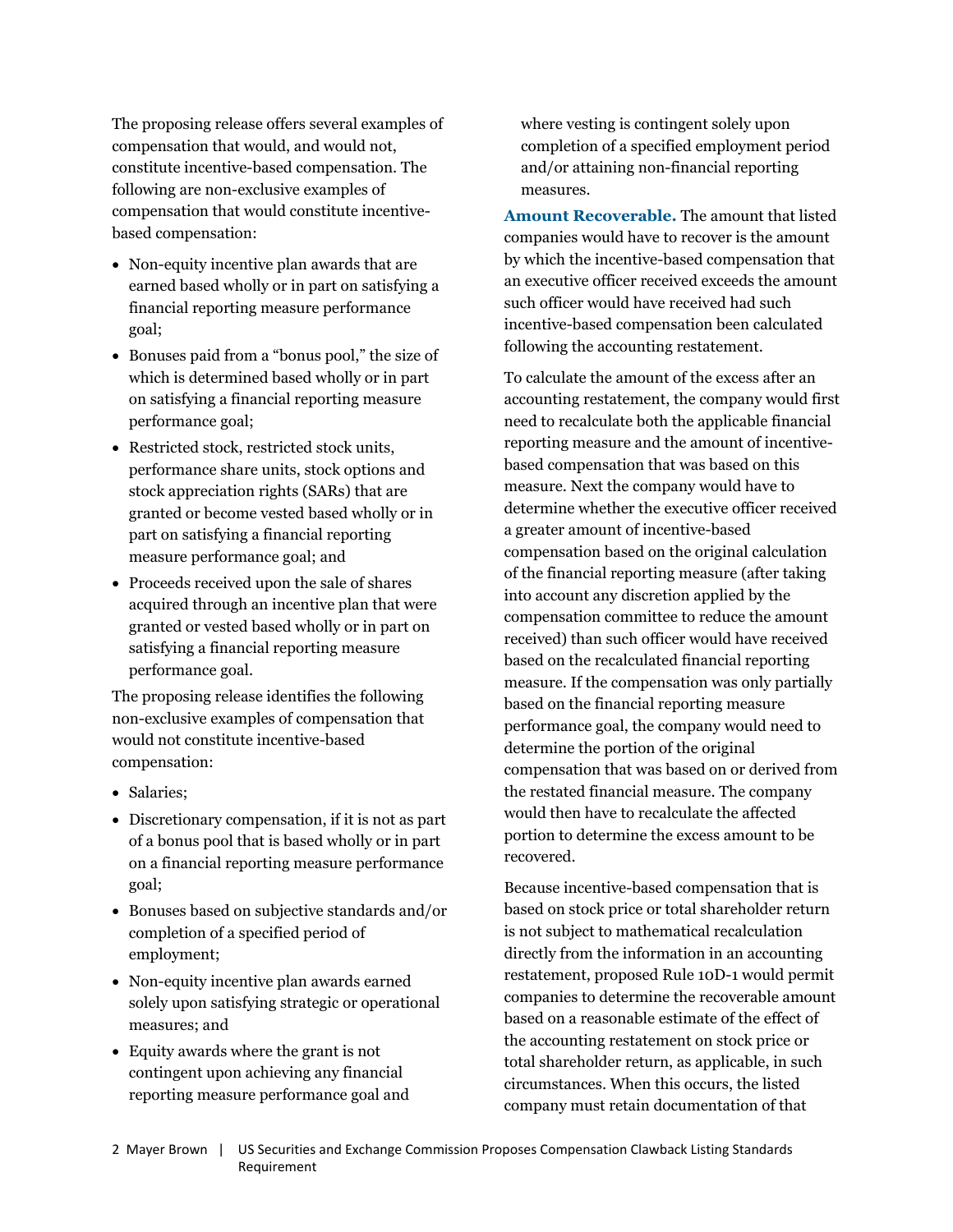estimate determination and provide it to the exchange upon request.

If a cash award is paid from a bonus pool, the size of the aggregate pool would be reduced based on applying the restated financial reporting measure. No recovery would be required in cases where the aggregate reduced bonus pool would have been sufficient to cover individual bonuses. However, where a reduced bonus pool is less than the aggregate amount of all individual bonuses received from it, the excess amount that the company would have to recover would be the executive officer's *pro rata* portion of the deficiency.

**Recovery Mechanics.** With respect to recoverable equity incentive-based compensation, the recovery mechanics will depend on the form in which the executive officer holds such compensation at the time of recovery. For example, if an executive officer still holds shares, options or SARs at the time recovery is required, the recoverable amount would be the number of such equity awards that were received in excess of the number that should have been received after applying the restated financial reporting measure. If the executive officer has already exercised options or SARs, but still holds the underlying shares, the company would recover the number of shares underlying the excess options or SARs after applying the restated financial measure. If the shares have been sold, the company would recover the sale proceeds received by the executive officer for the excess number of shares. If an exercise price was paid to receive shares, the recoverable amount would be reduced to reflect the exercise price paid.

Recoverable amounts would be calculated on a pre-tax basis. If the same compensation is recouped pursuant to Section 304 of the Sarbanes-Oxley Act, such payment would reduce the amounts recoverable under the proposed listing standards.

**Employees Covered.** The proposed clawback would apply to any individual who served as an executive officer of the listed company at any time during the performance period for that incentive-based compensation, whether or not such individual is an executive officer at the time the company is seeking recovery. This clawback would apply even if the award was authorized before the individual became an executive officer or was a new hire inducement award. As proposed, the clawback is *not* limited to named executive officers (i.e.*,* those executive officers whose compensation is described in the company's proxy statement). Furthermore, the clawback is *not* limited to executive officers who engaged in misconduct or were responsible for erroneous financial statements.

Proposed Rule 10D-1 defines executive officer as:

the issuer's president, principal financial officer, principal accounting officer (or if there is no such accounting officer, the controller), any vice-president of the issuer in charge of a principal business unit, division or function (such as sales, administration or finance), any other officer who performs a policy-making function, or any other person who performs similar policy-making functions for the issuer.

These specified officers would be subject to the clawback policy, even if the company does not otherwise treat any such individuals as an executive officer for any other purpose. Officers of the issuer's parents or subsidiaries may be deemed to be officers of the issuer if they perform such policy-making functions for the issuer. The SEC modeled this definition on the definition of "officer" for the purposes of Section 16 of the Exchange Act.

**Restatements.** Proposed Rule 10D-1 would require a clawback of incentive-based compensation when a listed company is required to prepare an accounting restatement as a result of its material noncompliance with any financial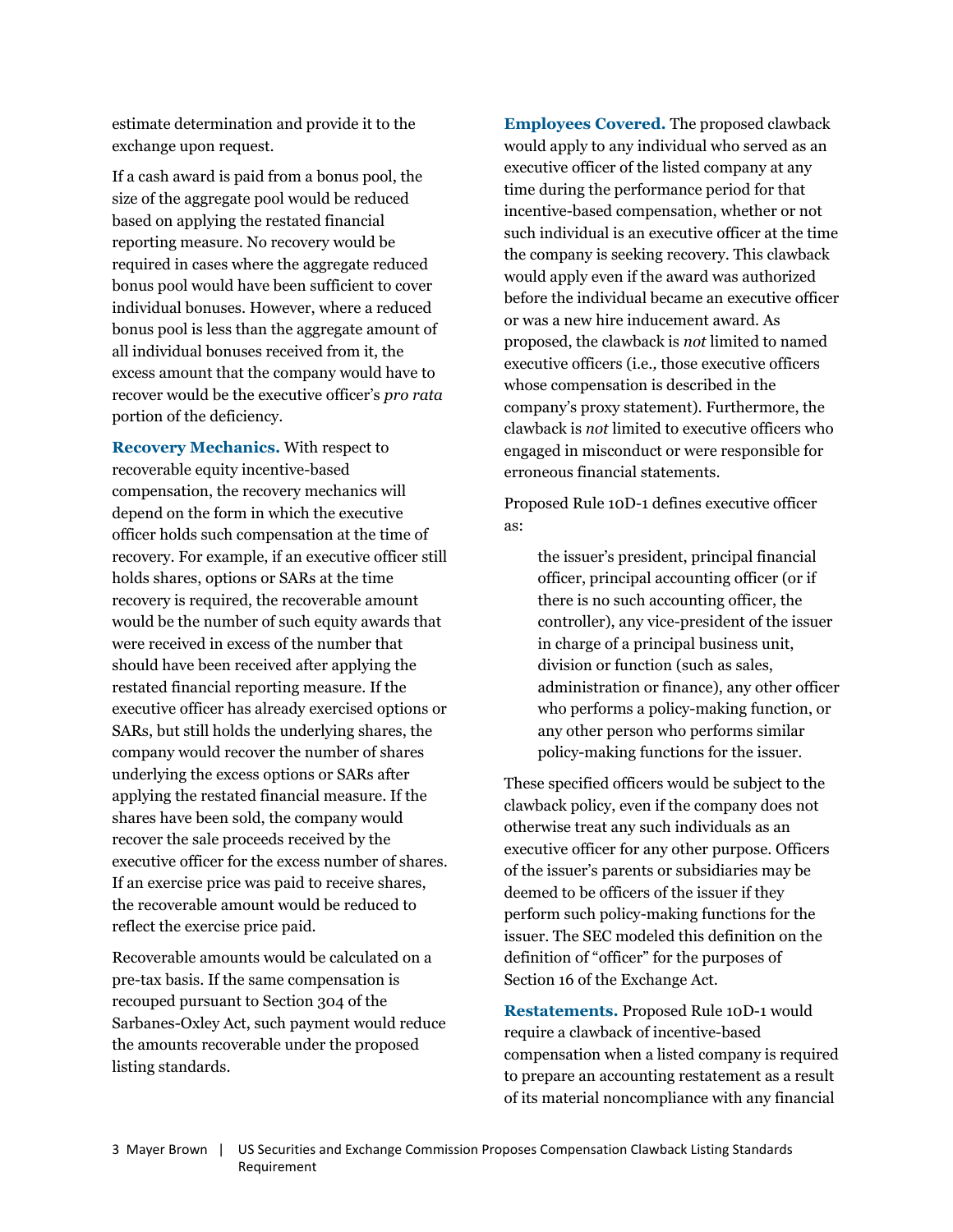reporting requirement under the securities laws. For the purposes of proposed Rule 10D-1, "an accounting restatement is the result of the process of revising previously issued financial statements to reflect the correction of one or more errors that are material to those financial statements." According to the proposing release, the rule does not describe any type or characteristic of an error that would be considered material "because materiality is a determination that must be analyzed in the context of particular facts and circumstances."

The proposing release identified the following as types of financial statement changes that would not be considered corrections of errors and, therefore, would not trigger a clawback under proposed Rule 10D-1:

- Retrospective application of a change in accounting principle;
- Retrospective revision to reportable segment information due to a change in the structure of an issuer's internal organization;
- Retrospective reclassification due to a discontinued operation;
- Retrospective application of a change in reporting entity, such as from a reorganization of entities under common control;
- Retrospective adjustment to provisional amounts in connection with a prior business combination; and
- Retrospective revision for stock splits.

**Look-Back Period.** As proposed, Rule 10D-1 requires listed companies to recover incentivebased compensation received during the three fiscal years preceding the date on which the company is required to prepare an accounting restatement to correct a material error. This date is measured from the earliest to occur of:

 The date the listed company's board of directors, board committee or authorized officer or officers concludes, or reasonably should have concluded, that the company's previously issued financial statements contain a material error, or

• The date a court, regulator or other legally authorized body directs the listed company to restate its previously issued financial statements to correct a material error.

The proposing release stated that "while not dispositive, we believe that an issuer would have to consider carefully any notice received from its independent auditor that previously issued financial statements contain a material error."

Incentive-based compensation would be deemed received in the fiscal period in which the financial reporting measure is attained, even if the payment or grant occurs in a subsequent fiscal period, and even if the officer's right to the incentive-based compensation is contingent: e.g., as satisfaction of a subsequent servicebased vesting requirement. Incentive-based compensation would be subject to recovery under proposed Rule 10D-1 only if the executive officer receives such compensation while the issuer has a class of securities listed on an exchange or association.

**Covered Companies.** With very few exceptions, the proposed clawback listing standards would apply to all listed companies. This means that foreign private issuers, smaller reporting companies, emerging growth companies and companies that list only debt or preferred securities would be subject to the clawback listing standards to the extent that they have securities listed on a national securities exchange or association. Proposed Rule 10D-1 does not grant securities exchanges the discretion to exempt any categories of companies from the proposed listing standards.

The exceptions from applicability of the clawback listing standards are very narrow in scope. A clearing agency that serves as the issuer for securities futures products or standardized options would not be subject to the proposed rule. A registered investment management company would be exempt only if it has not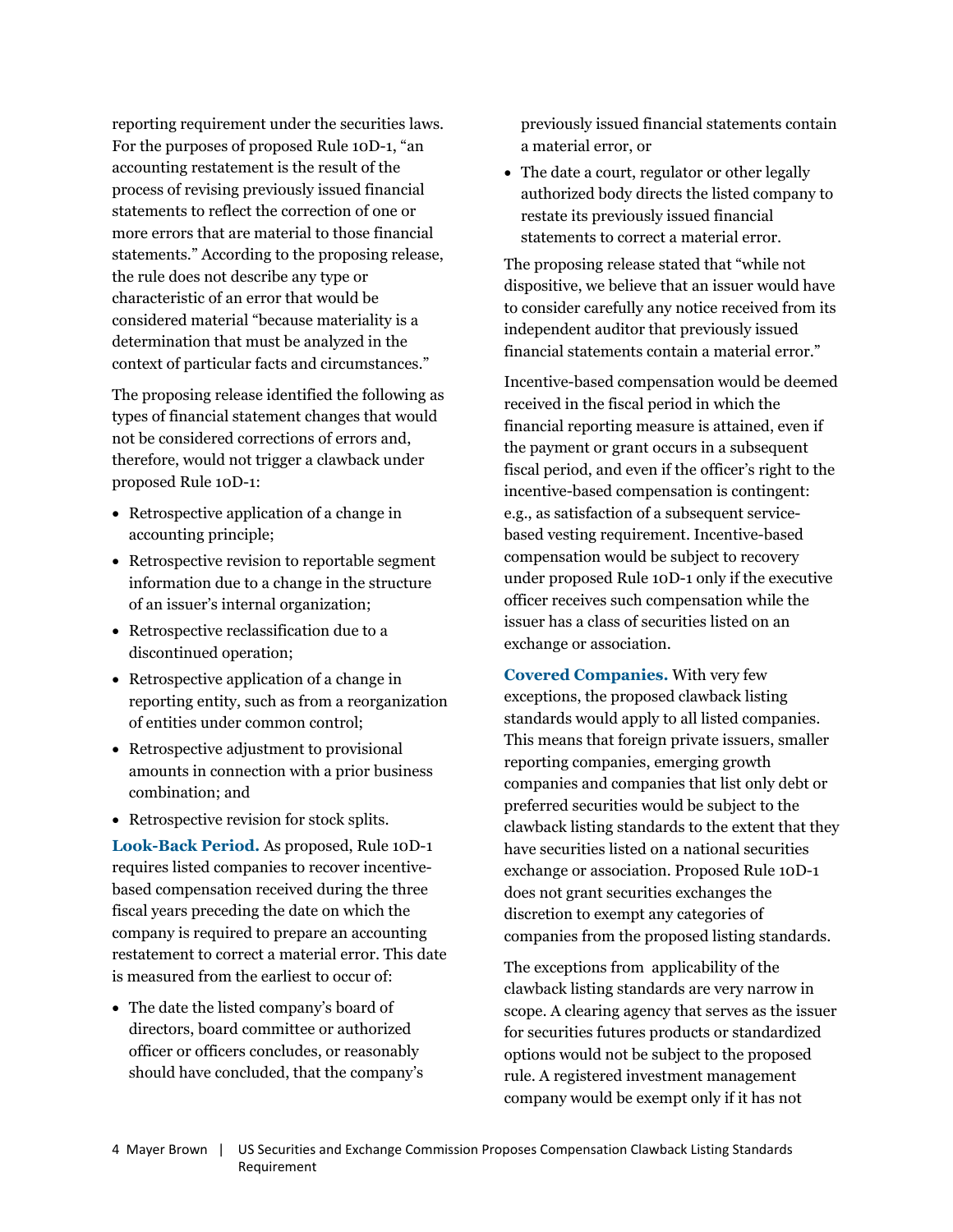awarded incentive-based compensation to any of its executive officers in any of the last three fiscal years or, if the company has not been listed for three fiscal years, since its initial listing. Finally, the SEC has proposed exempting equity securities issued by a unit investment trust from the clawback listing standards.

**Mandatory Clawback.** Proposed Rule 10D-1 mandates recovery of compensation in the circumstances set forth in the rule rather than providing the board of directors with discretion to determine whether the clawback of compensation should be pursued. The SEC proposed only two narrow exceptions where recovery is considered impractical.

First, listed companies do not have to recover excess incentive-based compensation if the direct expense of recouping compensation would exceed the amount recoverable. However, to rely on this exception the company must first make a reasonable attempt to recover the requisite compensation and document the recovery efforts. Second, a foreign private issuer does not need to seek recovery of excess incentive-based compensation if it obtains an opinion of homecountry counsel—that is "not unacceptable" to the applicable exchange or association—that recovery of such compensation would violate home-country law that was adopted prior to the date of publication of the proposed rule. For either of these exceptions, the determination would have to be made by the compensation committee or, in the absence of a compensation committee, by a majority of the independent directors. Also, as discussed below, the company would need to disclose why it did not pursue the recovery.

Boards of directors would not be permitted to pursue differential recovery among executive officers. In the case of pool plans, the SEC believes that recovery should be *pro rata*, even if the board exercised discretion with respect to individual grants.

While proposed Rule 10D-1 does not allow for discretion to decide whether compensation should be recovered in the circumstances covered by the rule, it does allow companies to exercise discretion in how to accomplish recovery, recognizing that the means of recovery may vary by the type of compensation arrangement, as well as by company. However, the proposing release states that the recovery of excess incentive-based compensation should proceed "reasonably promptly."

**Indemnification Prohibited.** Listed companies would be prohibited from indemnifying their executive officers for incentive compensation recoverable pursuant to clawback policies and from paying the premiums on any insurance policy protecting against such recoveries.

**Non-Compliance.** Under the proposed rules, a company would be subject to delisting if it does not:

- Adopt a compensation recovery policy that complies with applicable listing standards;
- Disclose the policy in accordance with SEC rules; or
- Comply with the policy's recovery provisions.

### Proposed Disclosure Requirements

The proposed rules require listed companies to file their clawback policies as exhibits to their annual reports on Form 10-K. Foreign private issuers, including Canadian issuers using the multijurisdictional disclosure system known as MJDS, will be required to file their policies as exhibits to their annual report on Form 20-F or Form 40-F.

The SEC has proposed new subsection (w) to Item 402 of Regulation S-K, which would require disclosure in proxy and information statements if during its last completed fiscal year a listed company either (i) prepared an accounting restatement that required a clawback under the company's clawback policy or (ii) had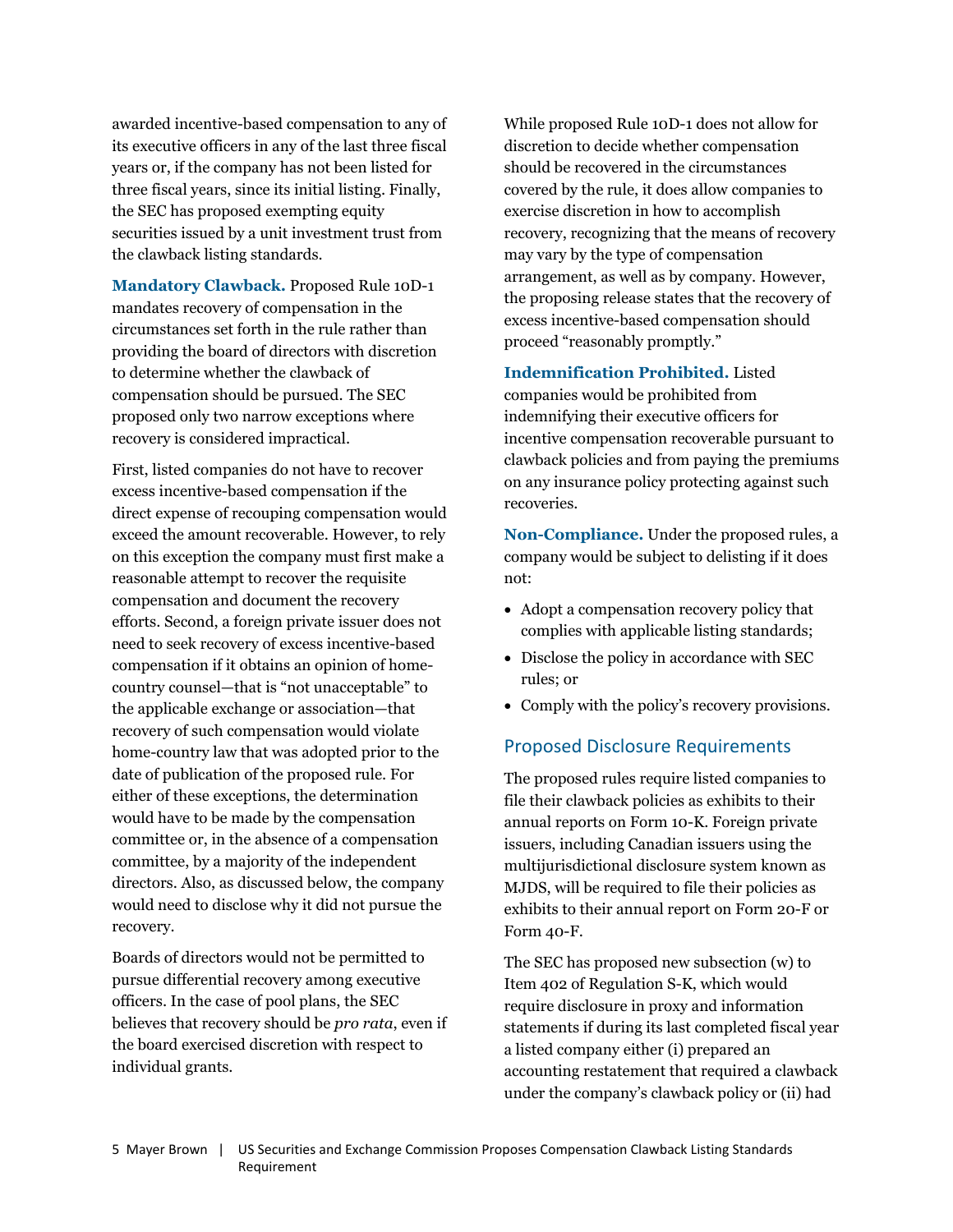an outstanding balance of unrecovered excess incentive-based compensation relating to a prior restatement. In these circumstances a listed company would be required to disclose:

- For each restatement, the date on which the company was required to prepare an accounting restatement, the aggregate dollar amount of excess incentive-based compensation resulting from the restatement and the aggregate dollar amount of excess incentive-based compensation that remained outstanding at the end of its last completed fiscal year;
- If the financial reporting measure that was restated related to stock price or total shareholder return, the estimates used to determine the excess incentive-based compensation attributable to the restatement;
- The name of each person subject to a clawback from whom the company decided during the last completed fiscal year not to pursue recovery; the amount forgone for each such person; and a brief description of the reason the company decided in each case not to pursue recovery; and
- The name of, and amount due from, each person from whom, at the end of its last completed fiscal year, excess incentive-based compensation had been outstanding for 180 days or longer since the date the company determined the amount the person owed.

The new Item 402(w) disclosure requirement is not limited to named executive officers; this disclosure is separate from the compensation discussion and analysis (CD&A) requirement, but a listed company could choose to include it in its CD&A discussion of recovery policies and decisions. This disclosure would have to be block tagged using XBRL, the SEC's interactive data format. Information disclosed pursuant to Item 402(w) will not be deemed to be incorporated by reference into any filing under the Securities Act of 1933 unless specifically so incorporated.

When prior year compensation disclosed in a summary compensation table has been recovered, the amount shown in the applicable column of the summary compensation table must be reduced to include only the amount retained by the executive officer, with a footnote explaining the recovery. For example, if the company reported that in 2016 its chief executive officer earned \$1 million in non-equity incentive plan compensation, and in 2017 a restatement of 2016 financial statements resulted in recovery of \$300,000 of that compensation, the company's 2017 summary compensation table would revise the 2016 reported amount for non-equity incentive plan compensation to \$700,000, provide footnote disclosure explaining that the company recovered \$300,000 of previously reported compensation, and make a comparable change to 2016 total compensation for such officer.

## Transition Period

Securities exchanges and associations must file their proposed listing standards within 90 days after the publication in the *Federal Register* of the final version of Rule 10D-1 that the SEC ultimately adopts. The new listing standards would have to become effective no later than one year following the date final Rule 10D-1 is published in the *Federal Register*.

Once clawback listing standards become effective, each company with securities listed on the applicable exchange or association would then have 60 days to adopt a clawback policy. The clawback requirement would have to apply to excess incentive-based compensation received on or after the effective date of Rule 10D-1 that results from attaining a financial reporting measure based on, or derived from, financial information for any fiscal period ending on or after the effective date of Rule 10D-1.

Listed companies would have to include the new clawback disclosures in proxy or information statements and Exchange Act annual reports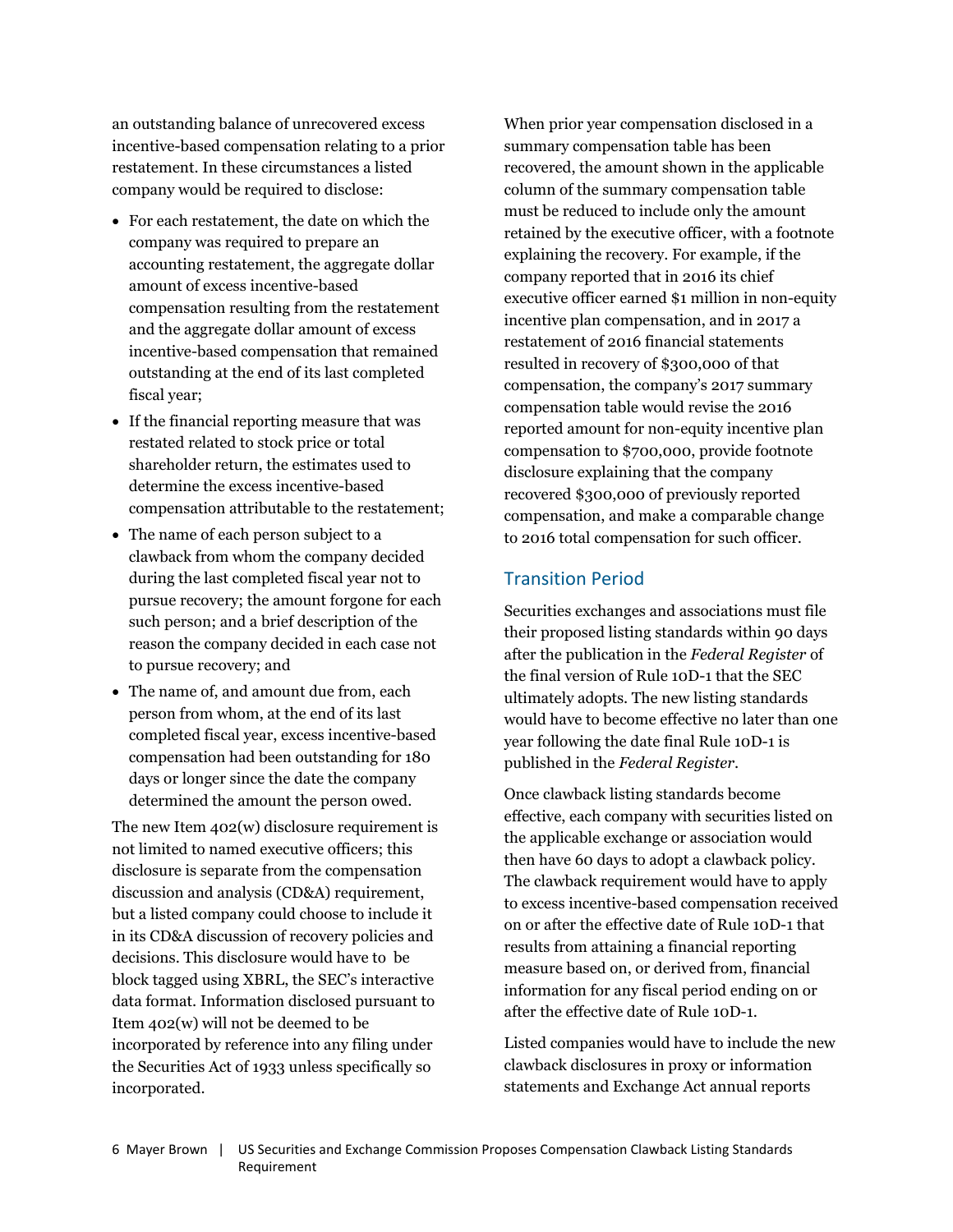filed on or after the effective date of the listing standards.

## Practical Considerations

#### **Time Frame for Clawback Requirement.**

It will be at least several months before the SEC issues a final clawback rule. Afterwards, it will take time for the securities exchanges and associations to propose and finalize listing standards. Therefore, it is very possible that calendar year-end listed companies will not be required to adopt a Dodd-Frank Act clawback policy before they file their annual reports for 2015 and their proxy statements for 2016 annual meetings of stockholders. Until the securities exchanges and associations adopt final rules, there could be significant changes from the rules currently proposed.

**Clawbacks in Advance of Requirement.**

Some investors view a clawback policy as an important corporate governance practice. As a result, many listed companies have already adopted corporate clawback policies. Despite the potential for changes to the clawback proposal, listed companies should analyze how proposed Rule 10D-1 will impact any existing clawback policies. Listed companies may also consider whether they want to adopt, prior to the finalization of the applicable listing standards, new clawback policies, or amendments to their existing clawback policies, that reflect some or all of the provisions proposed in Rule 10D-1.

The existence or lack of a clawback policy can impact a corporate governance rating. For example, Institutional Shareholder Services (ISS) rates corporate governance based on its Governance Quickscore product, which includes the question of whether the company discloses a clawback, as a factor in its methodology for assigning a governance rating. For the US market, ISS defines clawback "as the company's ability to recoup performance-based awards (including any cash-based incentive awards, at a minimum) in the event of fraud, restatement of results, errors/omissions or other activities

related above."[2](#page-8-1) In this context, ISS has stated that it is best practice for a company policy to go beyond the Sarbanes-Oxley Act clawback requirement.

A clawback policy may also impact the outcome of stockholder votes and the recommendations of proxy advisory firms. In its discussion of primary evaluation factors for executive pay for the say-on-pay vote, ISS has stated that a rigorous clawback provision is a factor that potentially mitigates the impact of risky incentives.[3](#page-8-2)

In addition, ISS has developed an equity plan scorecard approach for making its proxy voting recommendations on equity-based and other incentive plans on a case-by-case basis. One of the three "pillars" of this scorecard is grant practices and ISS has identified the existence of a clawback policy as one of the factors it uses to evaluate such plans. According to its FAQ on its equity plan scorecard, ISS will award full points for a clawback policy that authorizes recovery of gains from all or most equity awards in the event of certain financial restatements and awards no points for a clawback policy if it does not.[4](#page-8-3) Proxy advisory firm Glass Lewis has stated that it will consider recommending that shareholders vote against all members of the compensation committee when a new employment contract is given that does not contain a clawback and the company had a material restatement.[5](#page-8-4)

**Preparations for Clawback Policies.** The proposed clawback requirement specifies that former executive officers must be covered by the clawback policy. Listed companies may want to use the time before clawback listing standards become effective to consider how they will implement clawbacks from former executive officers who are no longer employed by the company.

Proposed Rule 10D-1 does not include an impracticability exception, or any other exemption from a clawback, based on the fact that the recovery of compensation would violate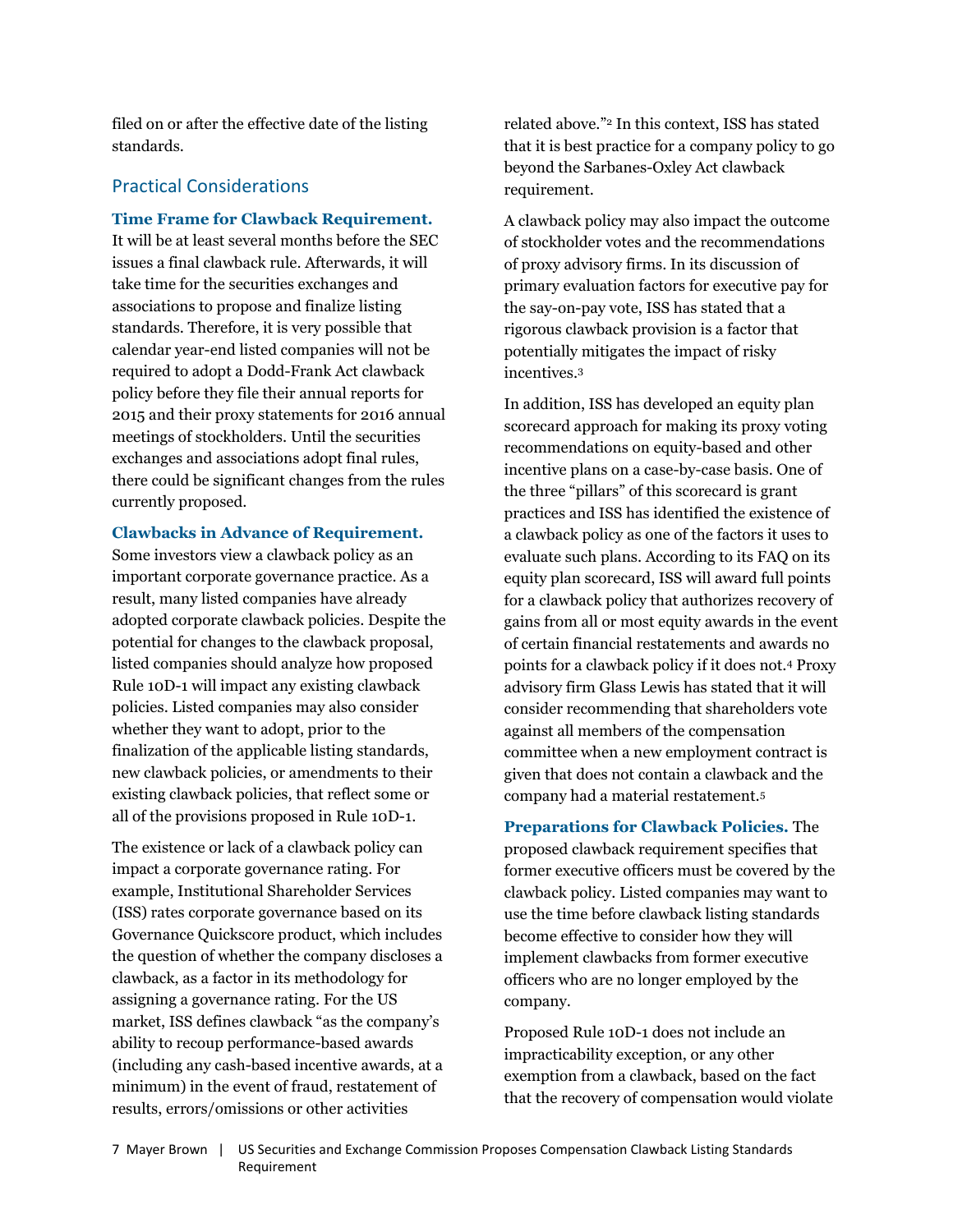the terms of an existing agreement. Therefore, listed companies should review existing governance and executive compensation documents to determine if there are any existing provisions that would violate the clawback proposal, such as provisions prohibiting clawbacks, indemnifying executive officers from clawbacks or requiring company-paid insurance coverage with respect to recovered compensation. Listed companies may also want to consider adding provisions to new executive compensation documents acknowledging that executive officer compensation is subject to clawback policies that the company adopts.

Listed companies should consider whether they want to update their compensation committee charter to address clawback responsibilities, although they may want to wait for adoption of the final rule or listing standards before formally amending the charter.

Because clawback policies may affect the accounting treatment of the incentive-based compensation subject to the clawback policy, listed companies should involve their accountants in the decisions they make with respect to the design and drafting of their clawback policies.

Whether a company has an existing clawback policy, adopts one before the applicable listing standards become effective or plans to wait until the listing standards are effective before adopting a clawback policy, it is important for listed companies to monitor this rulemaking and bring it to the attention of their compensation committee and perhaps their full board of directors. Following the finalization of the SEC proposal and the adoption of listing standards by the applicable securities exchange or association, all listed companies will need a compliant clawback policy within 60 days. Therefore, now that the SEC has released its proposal, listed companies should use the time to consider what steps they will ultimately have to take to comply with the clawback requirement.

**Compensation Decisions.** When

documenting the basis on which the compensation committee grants equity and nonequity awards, care should be taken to minimize any ambiguity as to whether the awards are subject to recovery as incentive-based compensation, in whole or in part, in the event of a later financial statement restatement. The basis for the grant of the compensation may cause certain cash payments or equity grants that would not otherwise appear to be incentivebased to be subject to the clawback policy. For example, in order to make compensation qualify as performance-based compensation exempt from the deduction limitation of Section 162(m) of the Internal Revenue Code, many listed companies use a two-step process for making equity grants to certain executive officers.

For the first step, the listed company sets a performance goal annually and makes the grant of restricted stock or restricted stock units subject to the satisfaction of such goal. If the goal is not met, no restricted stock units are granted to the executive officers. If it is met, then, as the second step, a stock pool is established pursuant to which the listed company can make discretionary equity grants (subject only to service-based vesting after the date of grant) to the executive officers. A listed company might not consider a restricted stock grant that is subject only to service-based vesting after the date of grant as incentive-based compensation. However, the restricted stock grant may be subject to the clawback policy because the two-step approach intended to satisfy the performance-based compensation exception conditions the grant of such restricted stock on the satisfaction of the goal established in the first step.

Similar care should be taken in drafting the CD&A section of the proxy statement. The company will want to avoid later claims by stockholders that the issuer should seek to recover a portion, or a larger portion, of the executive's compensation because the CD&A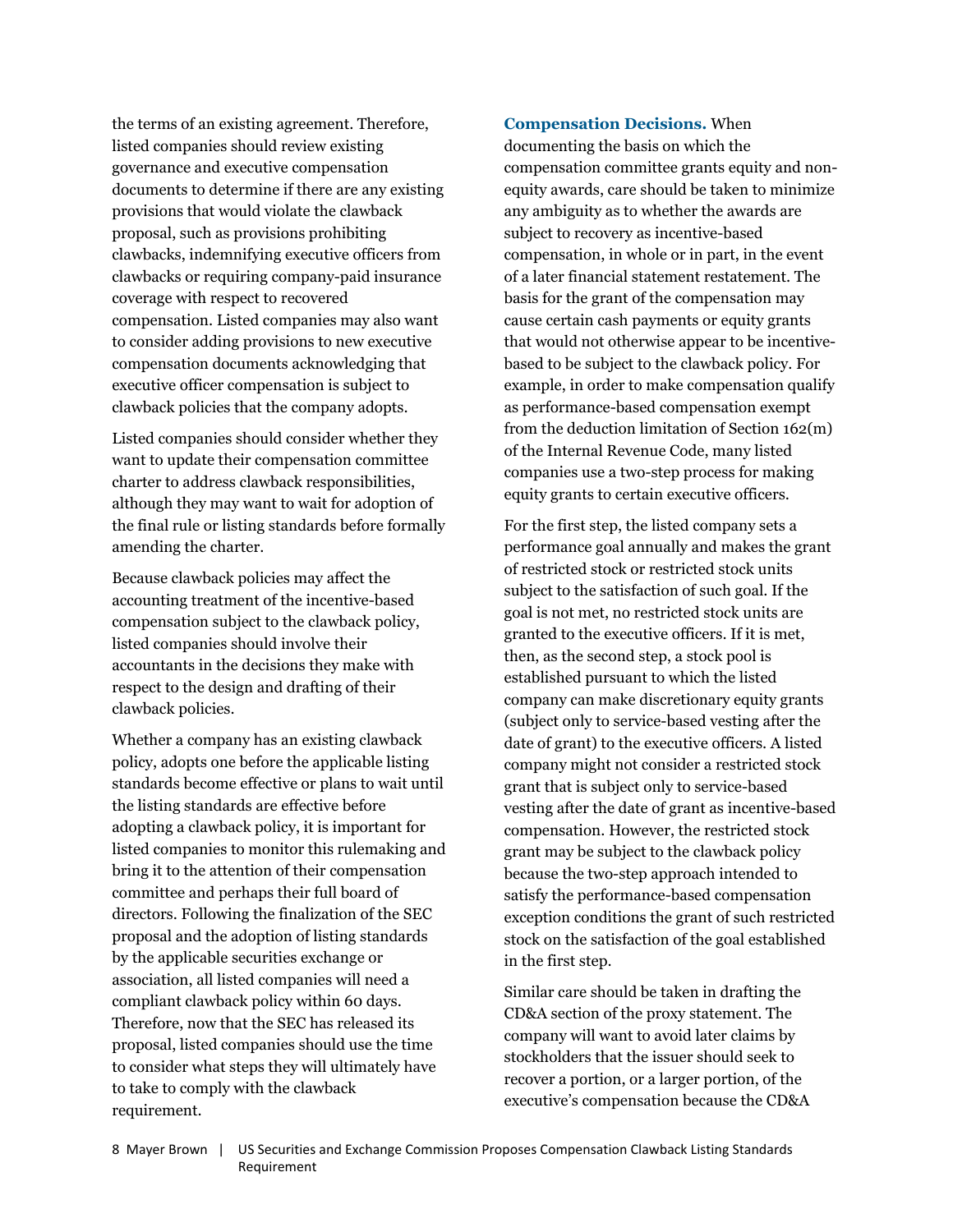disclosed that the compensation was incentivebased, or because the company tried to make its compensatory arrangements look more incentive-based than they really were.

#### **Impact of Pre-Tax Recovery.** The

<span id="page-8-2"></span>requirement that the recoverable amounts be calculated on a pre-tax basis could cause the executive officer to be required to pay back more on an after-tax basis than the officer originally received. At a minimum, the officer could have the liquidity issue of coming up with funds to repay the company. In addition, while the tax treatment of the repayment will depend on the executive's specific tax situation, the taxes paid on the original excess payment may not be fully recoverable from the applicable taxing authority.

**Executive Officer Determinations.** The proposed definition of executive officers for clawback is based on the definition used for the purposes the short swing rules under Section 16 of the Exchange Act. As a result, the same universe of officers would be subject both to Section 16 liability and clawbacks. Therefore, now may be a good time for companies to review which officers they treat as Section 16 officers to make sure they are comfortable with the set of officers they identify as being subject to both of these requirements.

<span id="page-8-4"></span><span id="page-8-3"></span>**Comments.** Clawback policies, by their nature, represent a balancing of corporate governance concerns with the need to provide executive officers with meaningful incentive-based compensation designed to motivate them and align their interests with those of stockholders. The SEC's proposing release raises many complex issues that merit attention and further discussion, and the SEC has expressly requested comments on more than 100 specific questions. These questions include whether the proposed rule should apply to all listed issuers and whether compensation based on stock price or total shareholder return should be subject to recovery. Companies having views on any of these issues should consider being part of the

dialogue by submitting comments to the SEC on this proposal.

*For more information about the topics raised in this Legal Update, please contact the author of this Legal Update, Laura D. Richman, at +1 312 701 7304, or any of the following lawyers:*

**Laura D. Richman** +1 312 701 7304 lrichman@mayerbrown.com

**Robert F. Gray, Jr.** +1 713 238 2600 [rgray@mayerbrown.com](mailto:rgray@mayerbrown.com)

## **Michael L. Hermsen**

+1 312 701 7960 [mhermsen@mayerbrown.com](mailto:mhermsen@mayerbrown.com)

**Ryan J. Liebl** +1 312 701 8392 [rliebl@mayerbrown.com](mailto:rliebl@mayerbrown.com)

**David A. Schuette** +1 312 701 7363 [dschuette@mayerbrown.com](mailto:dschuette@mayerbrown.com)

## **Endnotes**

- <span id="page-8-0"></span><sup>1</sup> Available at [http://www.sec.gov/rules/proposed/2015/33-](http://www.sec.gov/rules/proposed/2015/33-9861.pdf) 9861.pdf.
- <span id="page-8-1"></span><sup>2</sup> ISS Governance Quickscore 3.0 Revised May 2015 available at

[http://www.issgovernance.com/file/products/quickscore\\_](http://www.issgovernance.com/file/products/quickscore_techdoc.pdf) techdoc.pdf.

- <sup>3</sup> See ISS's United States Summary Proxy Voting Guidelines for 2015 available at [http://www.issgovernance.com/file/policy/1\\_2015-us](http://www.issgovernance.com/file/policy/1_2015-us-summary-voting-guidelines-updated.pdf)summary-voting-guidelines-updated.pdf.
- <sup>4</sup> See ISS 2015 U.S. Equity Plan Scorecard Frequently Asked Questions, available at [http://www.issgovernance.com/file/policy/2015faqusequi](http://www.issgovernance.com/file/policy/2015faqusequityplanscorecard-042015.pdf) typlanscorecard-042015.pdf.
- <sup>5</sup> See the Glass Lewis Guidelines 2015 proxy season at [http://www.glasslewis.com/assets/uploads/2013/12/2015](http://www.glasslewis.com/assets/uploads/2013/12/2015_GUIDELINES_United_States.pdf) \_GUIDELINES\_United\_States.pdf.